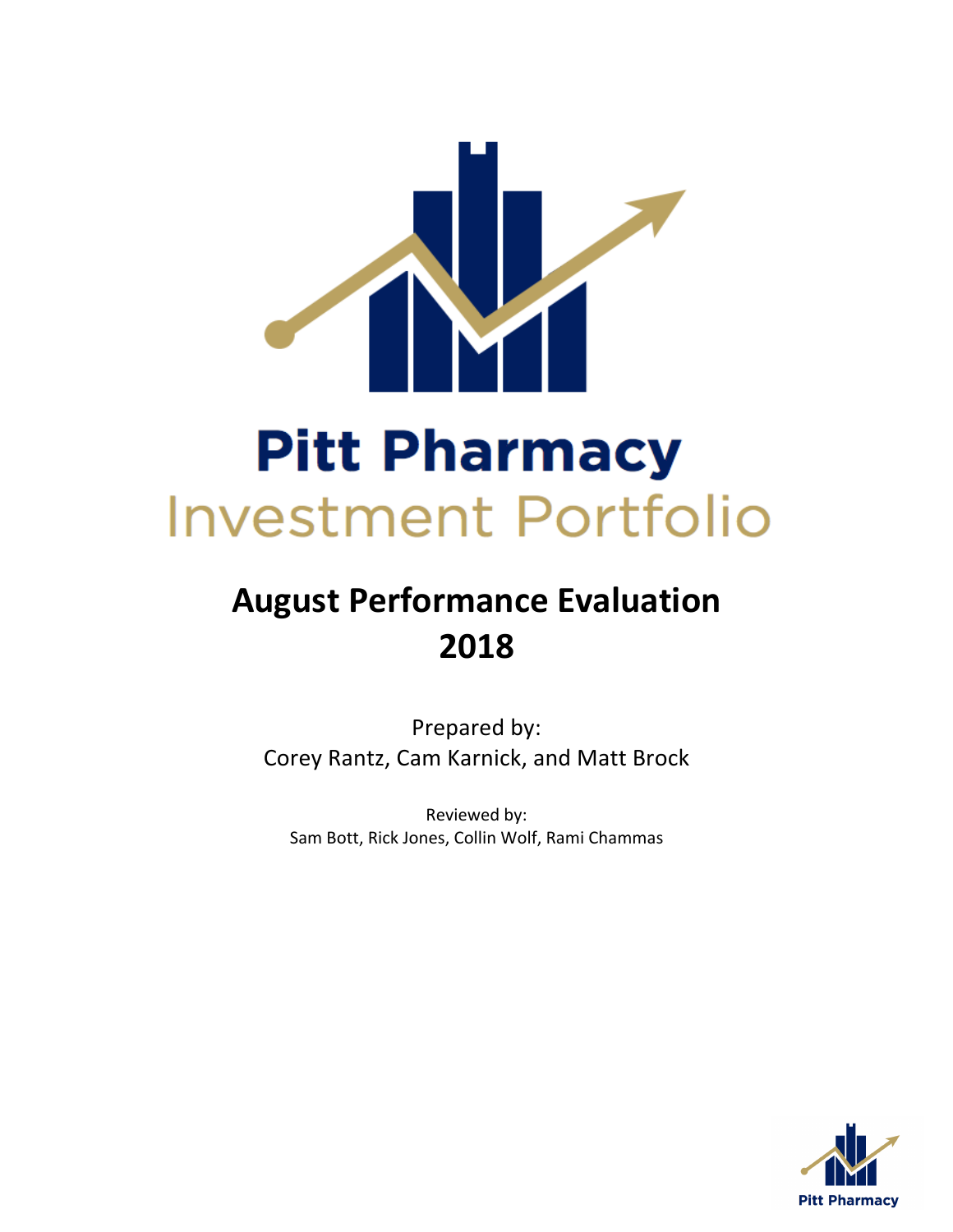# **Overview:**

This report is an evaluation of the holdings of the Pitt Pharmacy Investment Portfolio from the initial Investopedia purchases on 4/23/18 through the end of the day on 8/22/18**,** with focus on the period from 7/20 – 8/22. After initial investments, the account was valued at \$49,844.24. The total account value at the end of this period was \$54,486.05. The account also received dividend payments from Medtronic, Bristol-Myers Squibb, Abbvie, and Abbott. . The total of all dividends received during this period was \$144.20, bringing our total dividend payments received to \$303.65. Including cash and dividends, the portfolio had a total value of \$55134.53. Since initial investment, the portfolio saw a growth of 9.87%. In the period from,  $7/20 - 8/22$  the portfolio saw a growth of 4.03%

**Monthly Gain: +4.03% Quarterly Gain: +9.87% Year to Date Gain: +9.87% One-Year Gain: +9.87%**

| Company              |             | Ticker Monthly Performance Overall Performance Actual Holding Value |                            |            |
|----------------------|-------------|---------------------------------------------------------------------|----------------------------|------------|
| Abbott               | <b>ABT</b>  | $+3.71%$                                                            | $+10.78%$                  | \$5516.28  |
| <b>JNJ</b>           | <b>JNJ</b>  | +6.96%                                                              | $+6.09%$                   | \$3634.47  |
| Agios                | <b>AGIO</b> | $-16.22%$                                                           | $-11.24%$                  | \$1296.93  |
| Merck                | <b>MRK</b>  | $+5.37%$                                                            | $+14.97%$                  | \$5247.04  |
| <b>GSK</b>           | <b>GSK</b>  | $-0.79%$                                                            | $+3.41%$                   | \$4154.00  |
| Gilead               | <b>GILD</b> | $-4.59%$                                                            | $-0.35%$                   | \$3469.54  |
| Medtronic            | <b>MDT</b>  | +8.59%                                                              | +19.25%                    | \$5925.96  |
| Concert              | <b>CNCE</b> | $-3.61%$                                                            | $-17.98%$                  | \$409.24   |
| <b>Bristol Myers</b> | <b>BMY</b>  | $+6.81%$                                                            | $+18.19%$                  | \$5875.29  |
| <b>United Health</b> | <b>UNH</b>  | $+3.18%$                                                            | $+10.82%$                  | \$5475.54  |
| Abbvie               | <b>ABBV</b> | +9.82%                                                              | $+5.07%$                   | \$5174.92  |
| Novartis             | <b>NVS</b>  | $+1.72%$                                                            | $+7.49%$                   | \$5356.16  |
| Idexx                | <b>IDXX</b> | $-0.91%$                                                            | $+24.38%$                  | \$2950.68  |
| Overall              |             |                                                                     | <b>Portfolio Value</b>     | \$54486.05 |
|                      |             |                                                                     | Cash                       | \$344.83   |
|                      |             |                                                                     | <b>Total Dividend</b>      | \$303.65   |
|                      |             |                                                                     | <b>Total Account Value</b> | \$55134.53 |

## **Figure 1: Current Securities**

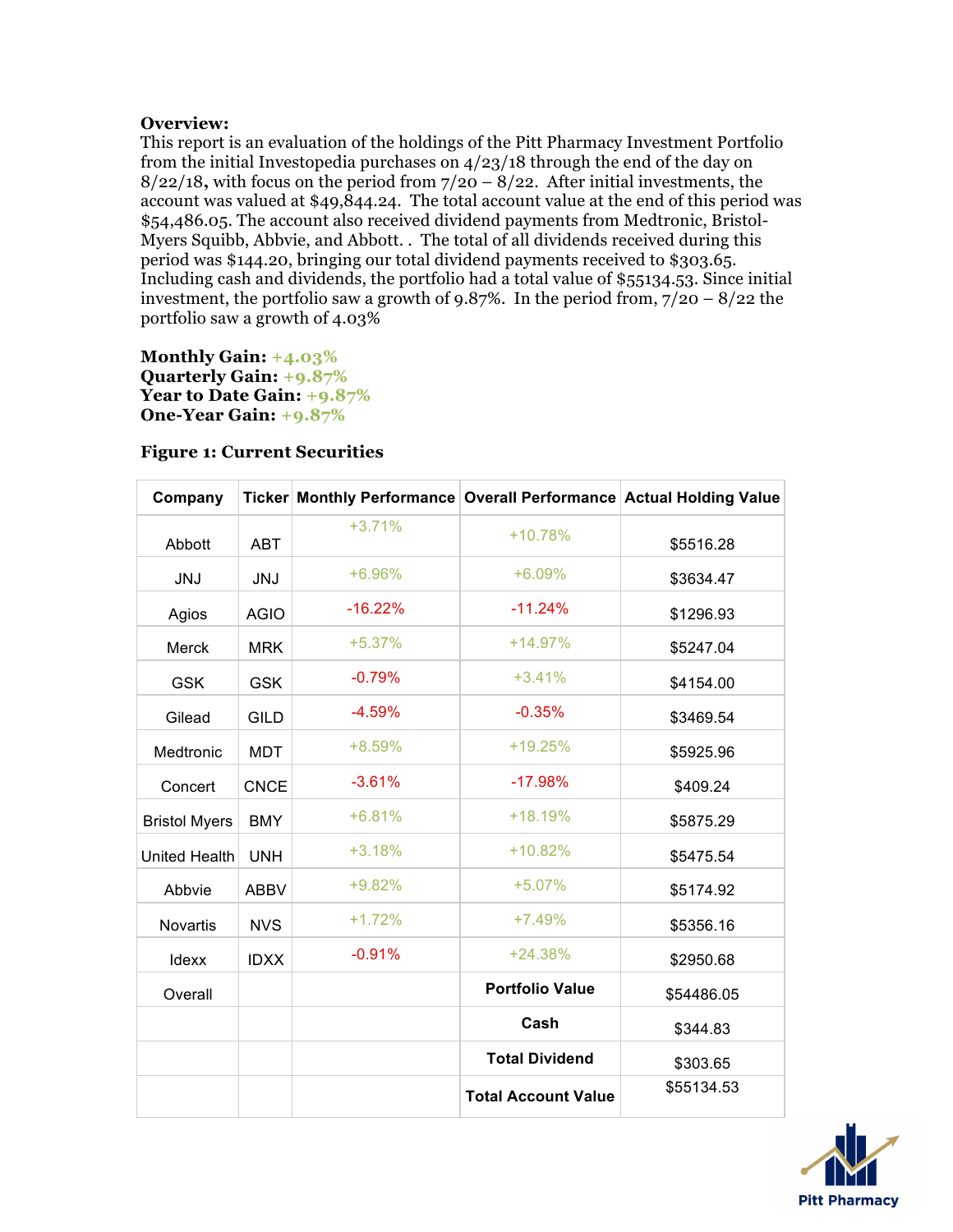**Figure 1:** Current Securities. Data for the table was collected from Investopedia. All values represent the market close for the individual securities and the overall portfolio on 8/22/18. The performance section represents the growth of each security and the overall portfolio against the market close on  $4/23$ , when all current securities were originally purchased.

## **Strongest Performing Sector:**

## *Medical Devices*

Our medical device holdings are seemingly fueled by the successful and innovative culture at Medtronic. Read more about their recent FDA approval and financial success in the Strongest Individual Holdings sections of this report.

#### **Weakest Performing Sector:**

#### *Biotechnology*

Concert continues to drive down our biotech performance.Concert pharmaceuticals seemingly have their entire future relying on the success of CTP-543. Although the past asset sale to Vertex provides hope for similar transactions in the future, the CTP-543 trials must be monitored and assigned most of the weight in the companies current landscape.

## **Strongest Individual Holdings:** *Monthly*

## *Merck (MRK) +5.37%*

Merck reported its Q2 earnings on July  $27<sup>th</sup>$  posting a \$1.03 eps, beating the average analyst estimate by 3 cents per share. Sales of Ketruda also beat analyst expectations, surging 89.2% year over year to \$1.67 billion and overtaking rival Bristol-Myers Squibb's Opdivo. Despite this strong performance, investors seemed to have expected even larger gains in market share for the cancer therapy, as shares fell nearly 2.5% by close that day. However, the stock bounced back, jumping over 3% upon the announcement on July 31st that the FDA granted breatkthrough therapy designation for Merck/Eisai's Lenvima in combination with Keytruda as therapy for previously treated patients with advanced and/or metastatic non-MSI-H/pMMR endometrial carcinoma. Later in the month, Lenvima was also approved by the FDA for the first-line treatment of unresectable hepatocellular carcinoma. Merck also saw success with another partnership as selumetinib, a MEK 1/2 inhibitor developed in partnership with AstraZeneca, was granted orphan designation by the European Medicines Agency for the treatment of neurofibromatosis type 1.

These developments led to an upward trend in Merck's stock throughout the month that peaked on August  $20<sup>th</sup>$ . On that date, the company announced that the FDA approved a label expansion for Keytruda in combination with pemetrexed and platinum chemotherapy for first-line treatment of patients with metastatic nonsquamous NSCLC, with no EGFR or ALK genomic tumor aberrations. During this past month, Merck stock has reached 17-year highs almost exclusively on the back of Keytruda's meteoric performance. While the company has other significant growth drivers in Gardasil, Bridion, and Lynparza, the company is quickly becoming extremely dependent on Keytruda for growth. If Merck fails to produce a strong candidate from its admittedly anemic pipeline or Keytruda shows the slightest sign of slowing down, it is likely this stock will not rise much higher before a significant sell-off ensues.

#### *Abbvie (ABBV ) +9.82%*

On July 26th it was announced that Keller Lenkner LCC filed a class action suit against AbbVie. The complaint charges that AbbVie and one of its officers violated the

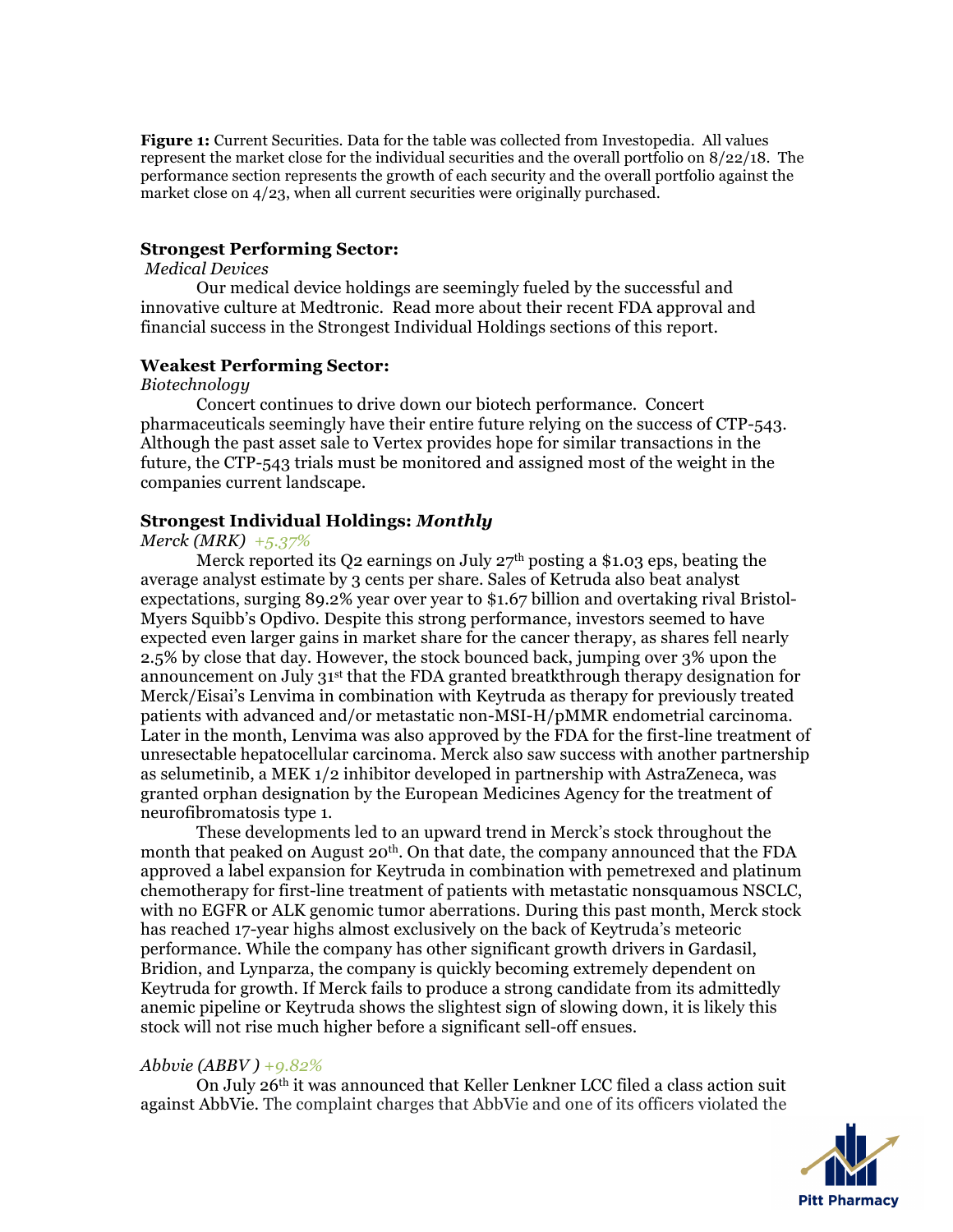Securities Exchange Act of 1934 by issuing false and misleading statements, in both press releases and filings with the U.S. Securities and Exchange Commission, regarding the results of the Company's \$7.5 billion modified Dutch auction tender offer that expired on May 29, 2018 (the "Tender Offer"). Specifically, the complaint alleges that before the opening of trading on May 30, 2018, the Company announced that it expected to acquire 71.4 million of its shares tendered at or below \$105 per share. As a result of that news, the price of AbbVie securities significantly increased. However, after the close of trading on May 30, 2018, the Company surprised the market by releasing materially different results for the Tender Offer due to certain omissions, announcing that the Company expected to acquire only those shares tendered at or below \$103 per share. The price of the Company's shares fell sharply on the news, harming all investors that purchased AbbVie securities at artificially inflated prices on May 30, 2018.

As a result of this news shares fell nearly 3% by the close of trading the following day, July  $27<sup>th</sup>$ . More bad news for the company was announced on August  $7<sup>th</sup>$  when Express Scripts announced that it will be dropping Mavyret from its formulary in 2019. Despite all this negative turn of events for the company and the slowing momentum of Humira and Mavyret, investors have been confident in the company. This is due in large part to the high potential for non-Humira growth with AbbVie's current drugs and promising pipeline candidates, as well as the company's very high dividend yield of 3.96%.

#### *Medtronic (MDT) +8.59%*

On July 31st, Medtronic announced that it received FDA approval for the Implantable System for Remodulin (developed by United Therapeutics Corporation) to treat patients with pulmonary atrial hypertension. On the back of announcements like this, Medtronic's stock rose steadily, but slowly throughout the month leading up to the release of the company's fiscal Q1 earnings report on August 21st. Medtronic beat on the top and bottom lines producing an EPS of \$1.17 per share, surpassing estimates by 6 cents. These earnings were due largely to a strong showing from the company's cardiac and diabetes products, which helped fuel organic revenue growth rates of nearly 7% compared to the prior-year period. Medtronic's coronary and structural heart division showed double-digit percentage sales gains due largely to the success of its CoreValve Evolut PRO, and its diabetes group saw a 27% jump in sales, driven by the popularity of its latest MiniMed insulin pump system. With these positive results investors are seeing more potential than ever for the company as its stock price rose nearly 6% to an all-time high.

#### **Strongest Individual Holdings:** *Overall*

#### *IDEXX Labs (IDXX) +24.38%*

On August 1st, IDEXX Laboratories announced its Q2 results beating analyst estimates by 5 cents, posting an EPS of \$1.23. This represents a 29% increase year-overyear. Second quarter results were driven by robust global gains in Companion Animal Group ("CAG") Diagnostics recurring revenue, including strong, double-digit organic revenue growth in IDEXX VetLab® consumables and reference laboratory diagnostic and consulting services. The company is increasing its 2018 EPS outlook to \$4.10-\$4.20 per share. While growth was mostly attributed to its Companion Animal Group, the company is fairly diversified with holdings in water treatment and Livestock, Poultry and Dairy, both of which also reported increased revenues. As a result of this success IDEXX's stock has reached an all-time high. However, there is speculation among analysts that the stock may be topping out. Analyst caution certainly isn't quelled by the fact that

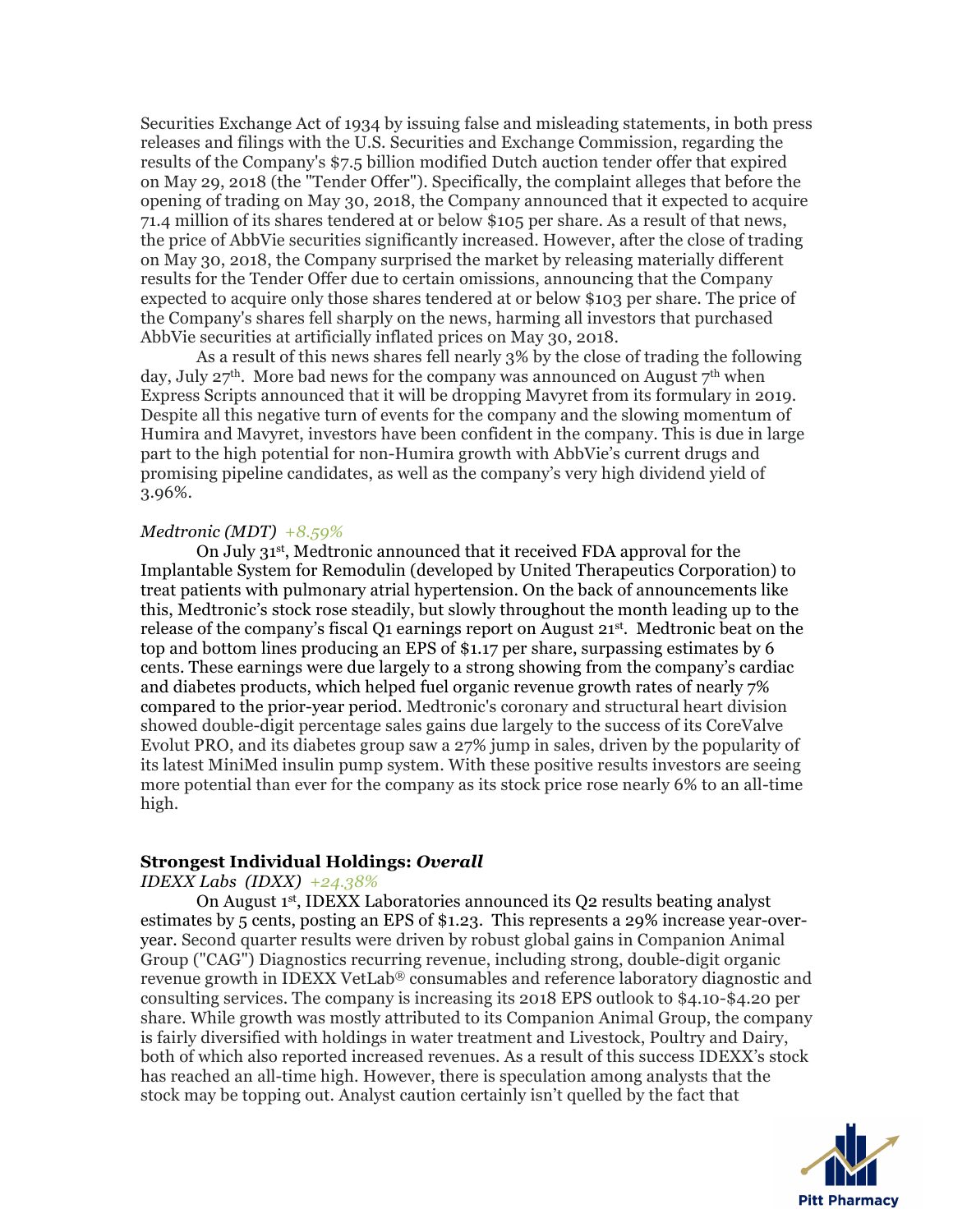Jonathan W Ayers, Chairman, president and CEO of the company recently sold 30,000 shares of his stock worth a total of \$7.4 million.

#### *Medtronic (MDT) +19.25%*

Medtronic continues to be a top performer, as it has since our portfolio's inception. All lines of the company's business continue to perform well, particularly the diabetes and cardiovascular divisions. The company continues to bring innovative products to market and engage in fruitful partnerships. However, the medical device market remains competitive particularly in the diabetes space. Medtronic faces stiff competition from Tandem Diabetes, Dexcom (both of which have released products that directly compete for Medtronic's market share), and others. Despite this competition, Medtronic continues to release innovative products that are diversified throughout the medical device industry.

#### *Bristol-Meyers Squib (BMY) +18.19%*

BMY also holds its place as a top performer in the portfolio. Opdivo continues to be a main growth driver for the company. In addition to falling behind Merck's Keytruda, Opdivo has also seen a recent setback in the form of its failure to get a recommendation for approval from European regulators in combination with Yervoy as first-line treatment for kidney cancer. The news caused BMY's stock to fall over 3% despite releasing Q2 earnings in which they beat estimates and raised their outlook the same day. However, the stock was able to bounce back steadily throughout the month, especially upon the news that Opdivo received FDA approval for the treatment of small cell lung cancer. While BMY's stock price appears to be dependent on what is currently happening with Opdivo, the company also has a reliable blockbuster in Eliquis. The success of these two drugs, as well as, an extensive pipeline should provide large, relatively predictable cash flows for the foreseeable future.

#### **Weakest Individual Holdings:** *Monthly*

*Agios Pharmaceuticals (AGIO) -16.22%*

On August 2, 2018 Agios Pharmaceutical announced its 2018 Q2 Earnings which showed improvement over earnings from Q2 2017 and beat analyst expectations. However, the company did still report a loss of \$1.19 per share which drove down the stock down 10% to \$80.41 at the market close on August 2nd.

#### *Gilead Sciences (GILD) -4.60%*

*Gilead took a large hit in the middle of August due to positive phase 3 results from a monthly HIV injection consisting of cabategravir and rilpivirine that is being developed by ViiV Healthcare. When considering both the results from this ATLAS study showing that the injection is just as effective at suppressing the virus as Gilead's regimen of 3 oral medications and the announcement of Gilead's Chief Medical Officer leaving the company, the stock dropped over 6% in just one week and is now at \$73.82 per share.*

#### *Concert (CNCE) -3.61%*

*Throughout the month of August, Concert saw a very steady decline from \$17.50 to \$15.74, most likely the result of increased spending on Research and Development due to the Phase II trial of CTP-543 which they are expecting to have results from at the end of 2018. With the stock consistently seeing losses of this* 

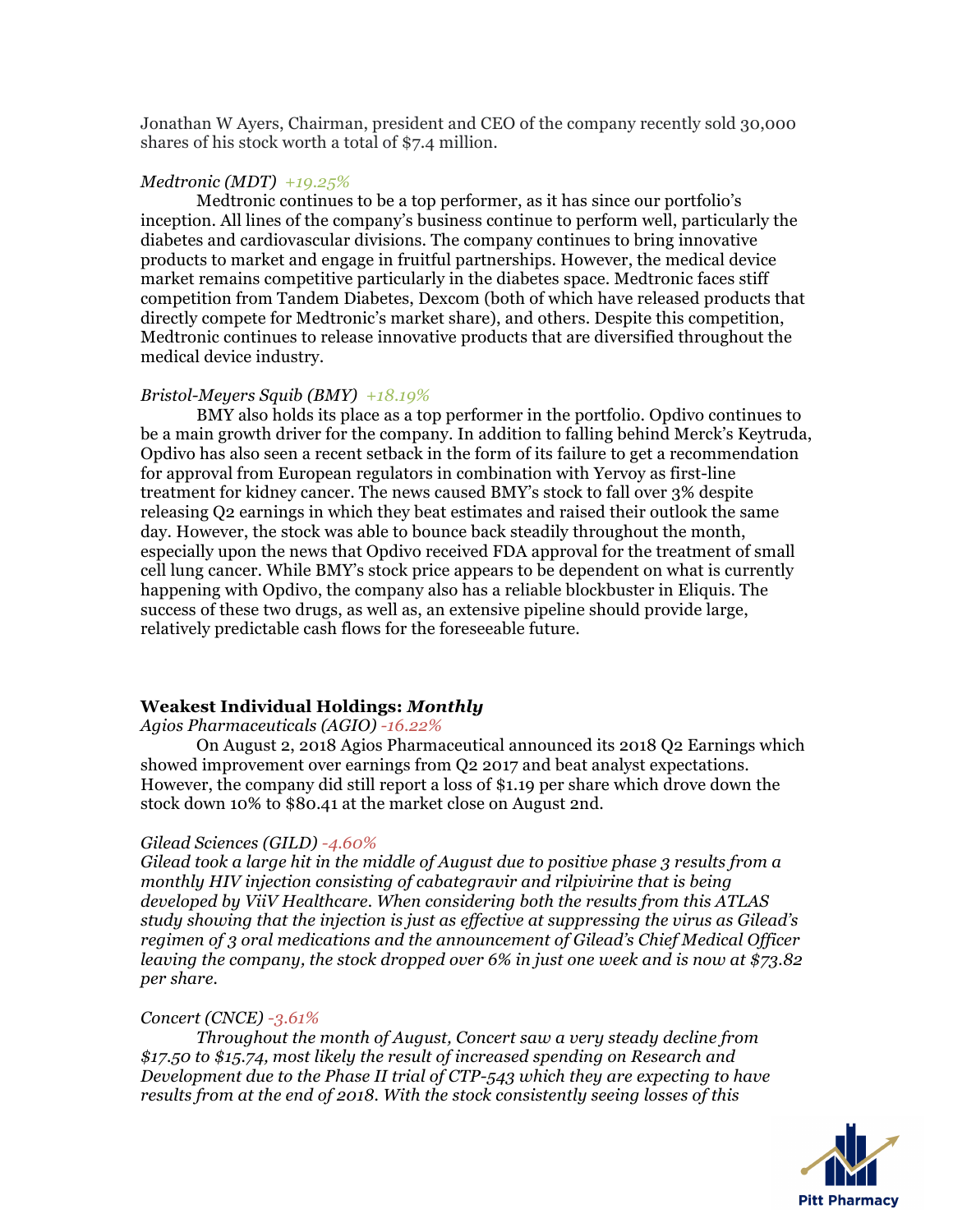*magnitude since March, it is hard to tell if this drop is due to this poor financial performance presented in August or the litigation surrounding the CTP-543 patent which was mentioned in the previous month's update.*

## **Weakest Individual Holdings:** *Overall*

## *Concert Pharmaceuticals (CNCE) -17.98%*

*With two consecutive appearances in this section of the report and an almost 18% drop in 3 months, CNCE should be monitored very closely. Especially with the results from CTP-543 trial being released at the end of 2018 which could cause problems due to either poor results or more complication regarding the patent litigation. Since this company only has 5 drug candidates in its pipeline and no approved products currently producing revenue, CNCE is very dependent on these few getting approved and starting to generate revenue and start offsetting the R&D costs. More information on the company's performance this month can be found in the "Weakest Individual holdings: Overall" section of this report.*

## *Agios Pharmaceutical (AGIO) -11.24%*

*AGIO hit a high of \$99.50 at the end of June, leaving them with an 80% gain over the previous 12 months. However, after announcing that they were licensing the development and commercialization of their therapy for Acute Myeloid Leukemia, Tibsovo (ivosidenib), to CStone Pharmaceuticals in China, the share price of AGIO dropped to \$82.50. This deal may at first appear rather extreme, but AGIO still retains its rights to development and commercialization in all territories outside of China. Given that many of the largest markets do not include China, this decision may be a good one, especially when considering the \$500 million payments that AGIO could receive from the deal. No action is need at this time.*

## *Gilead (GILD) -0.35%*

*Just one week after our purchase of GILD at the end of April, this California-based Biotechnology company made a poor earnings announcement which cause the stock to lose almost 5% in one day. They later recovered these loses and continued their run up to \$79 per share by the end of July. However, the most recent news regarding the ATLAS study and the changes to their C-suite have brought the share price back down to our purchase price. More information regarding these recent occurrences can be found in the "Weakest Individual Holding: Monthly" section of this report. No action for GILD is need at this time.*

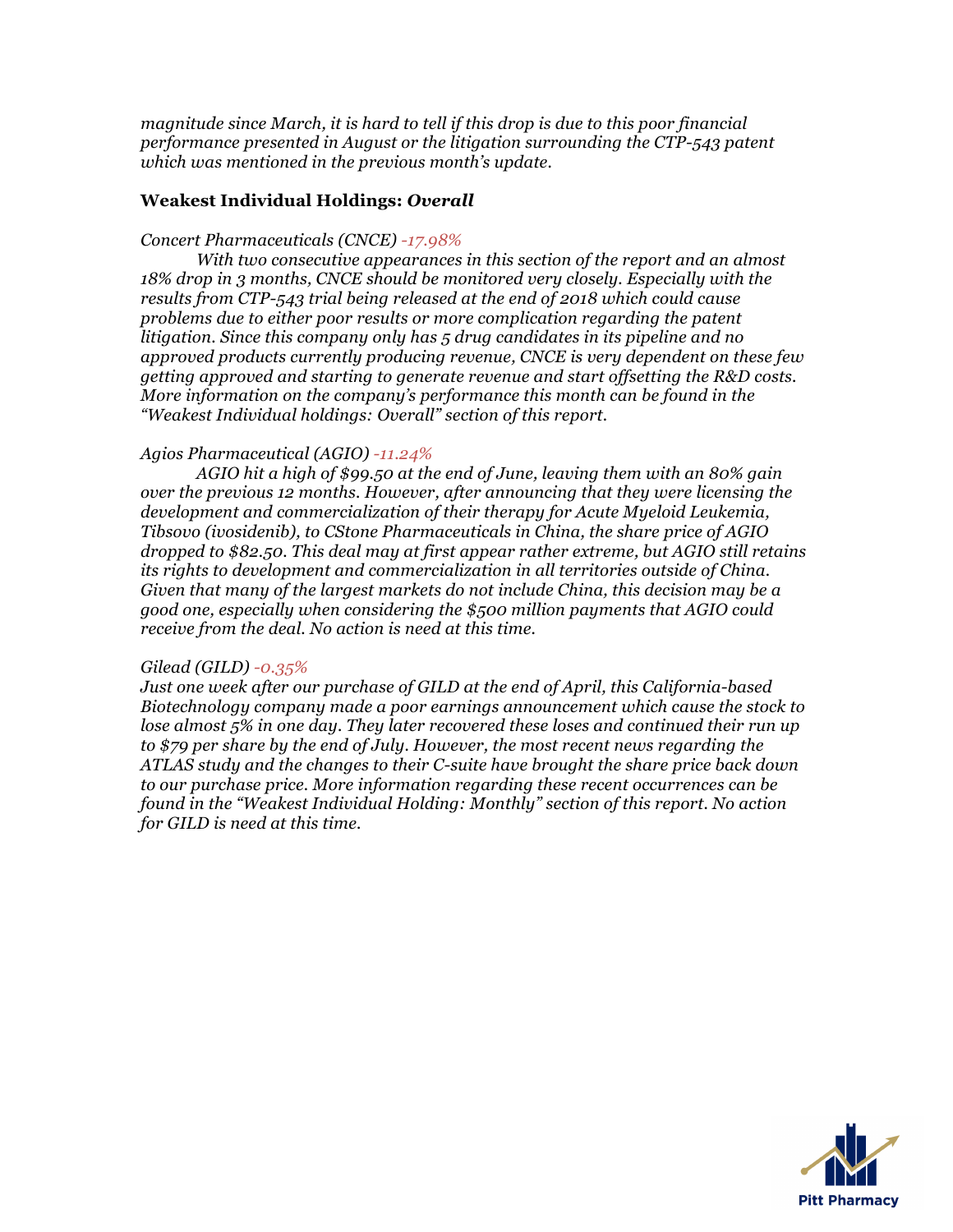# **Market Comparison:**

The Pitt Pharmacy Investment Portfolio saw a growth of 4.03% from the period of  $7/20/18$  to  $8/22/18$ . Since the original investment on  $4/23/18$ , the portfolio is up 9.87% overall. Over this same period, the S&P 500 Healthcare Index (SPXHC) had a monthly gain of 5.05%, and an overall gain of 11.20%.



**Figures 1&2:** The above figures depict the trend of the PPIP and the SPXHC from 7/20/18 to  $8/22/18$ . The SPXHC is an index comprised of the top companies in the healthcare sector and is a solid indicator of the sectors overall stability. The graphs depict a striking resemblance in growth trends between these two portfolios. The trend similarity can be denoted by similar stability between the two portfolios. This month, the SPXHC outpaced out portfolio.